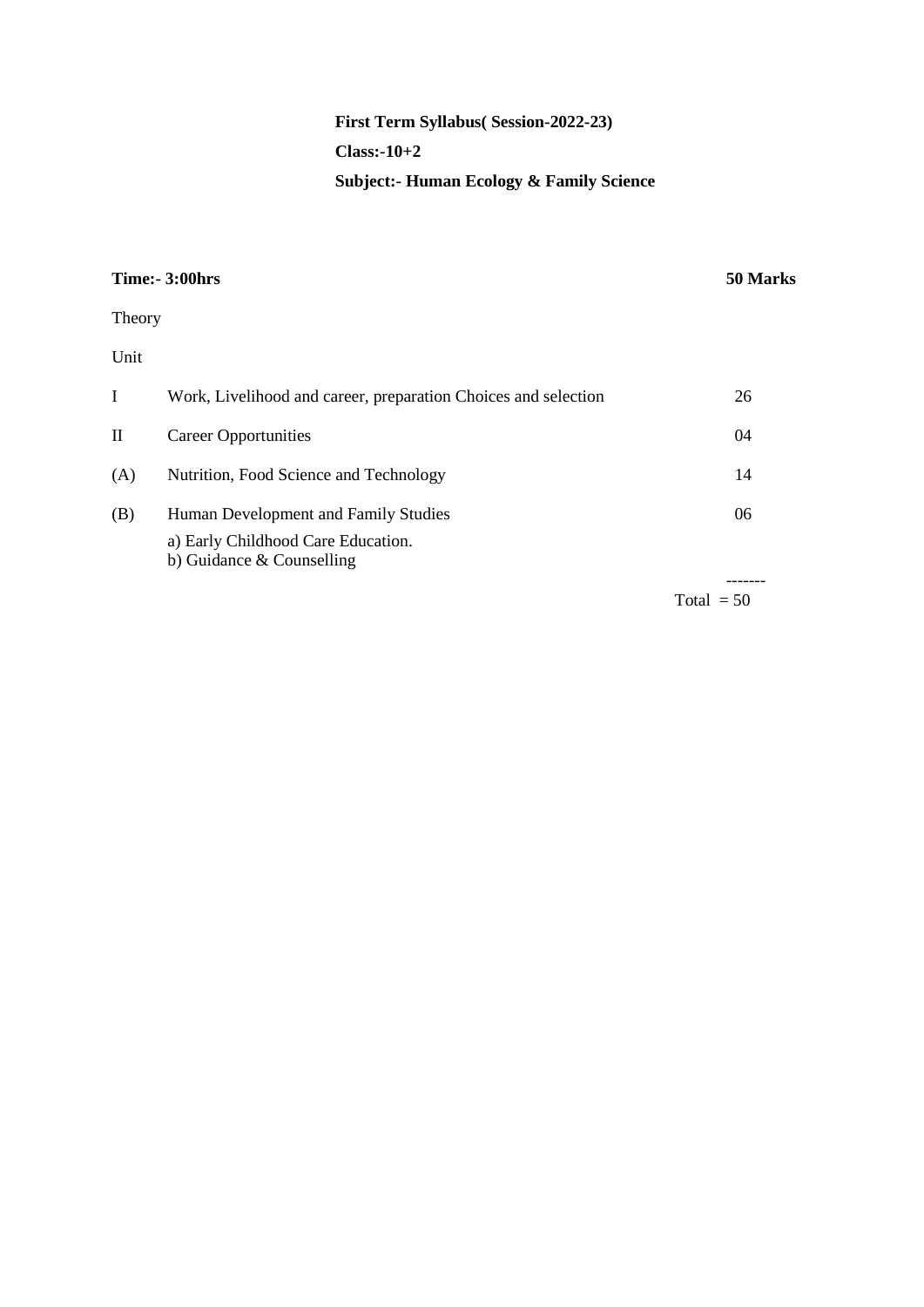# **Term-II Syllabus( Session-2022-23) Class:-10+2 Subject:- Human Ecology & Family Science**

|                | <b>Time:- 3:00hrs</b>                                                                                                                                                                                                            | 50Marks                    |
|----------------|----------------------------------------------------------------------------------------------------------------------------------------------------------------------------------------------------------------------------------|----------------------------|
| Theory         |                                                                                                                                                                                                                                  |                            |
| Unit-II<br>(B) | Human Development and Family Studies<br>c) special Education and Support Services<br>d) Support Services for children in Difficult circumstances<br>c) Management of Institutions and Programmes for Children, Youth and Elderly | 08                         |
| (C)            | Fabric and Apparel                                                                                                                                                                                                               | 14                         |
| (D)            | <b>Resource Management</b>                                                                                                                                                                                                       | 14                         |
| (E)            | <b>Communication and Extension</b>                                                                                                                                                                                               | 14                         |
|                |                                                                                                                                                                                                                                  | -------<br>$Total =$<br>50 |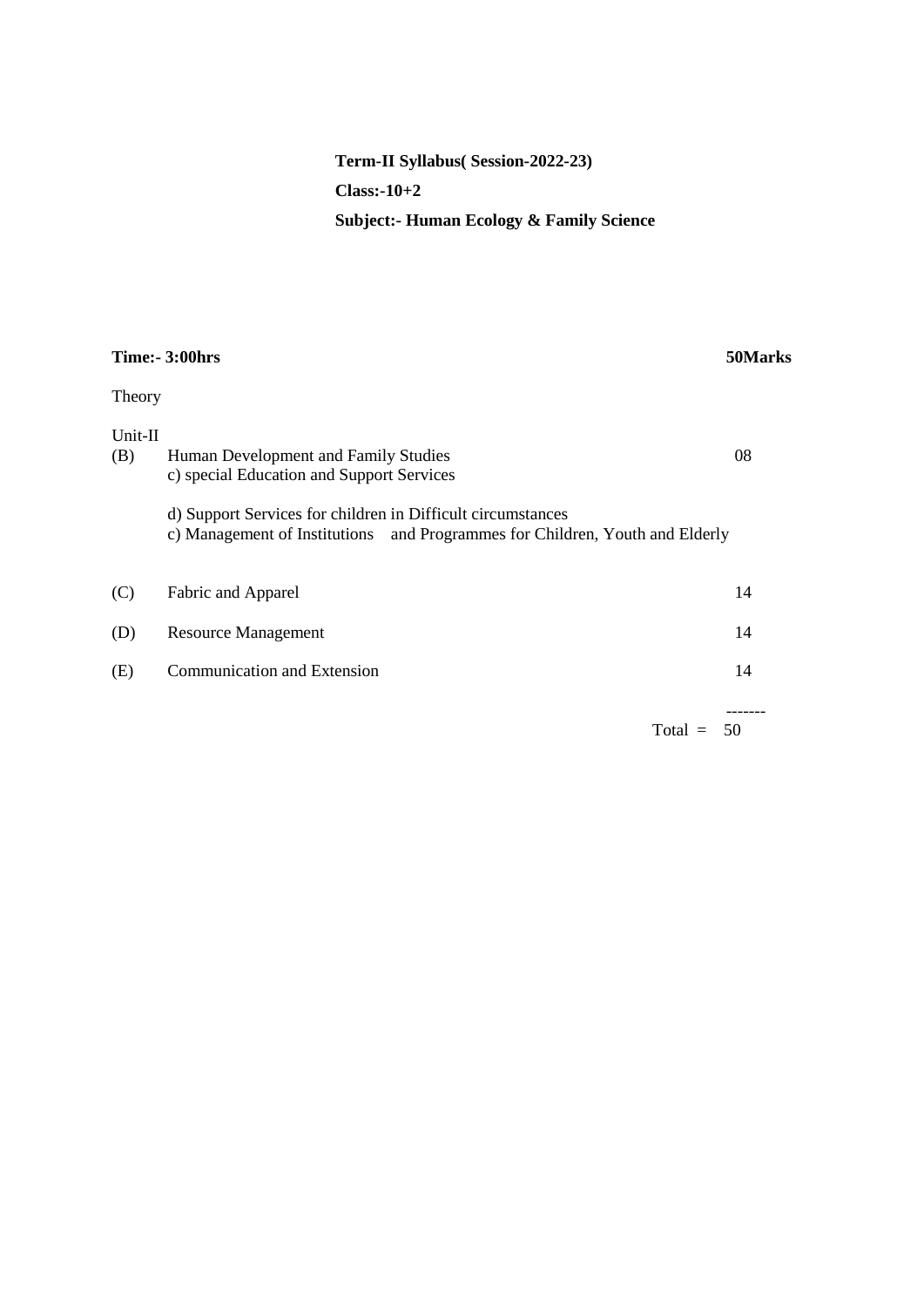#### **Term-I (Distribution of Marks) Subject:- Human Ecology & Family Science**

- 20 Questions of one mark each
- 05 Questions of two mark each
- 04 Questions of three mark each
- 02 Questions of four mark each

## **Unit-I**

#### **Carry 26 marks**

| 12 questions of one mark each   | $12x1=12$  |
|---------------------------------|------------|
| 02 questions of two mark each   | $02x02=04$ |
| 02 questions of three mark each | $02x03=06$ |
| 01 question of four mark        | $01x04=04$ |

#### **Unit-II Carry 04 marks**

| 02 questions of one mark each | $2x1=02$ |
|-------------------------------|----------|
| 01 question of two mark       | $1x2=02$ |

#### **(A) Part Carry 14 Marks**

| 04 questions of one marks each  | $4x1=4$ |
|---------------------------------|---------|
| 02 questions of three mark each | $2x3=6$ |
| 01 question of four mark each   | $1x4=4$ |

#### **(B) a+b Part Carry 6 marks**

| 02 questions of one mark each | $2x1=02$ |
|-------------------------------|----------|
|                               |          |

02 questions of two mark each  $2x2=04$ 

**Total = 50**